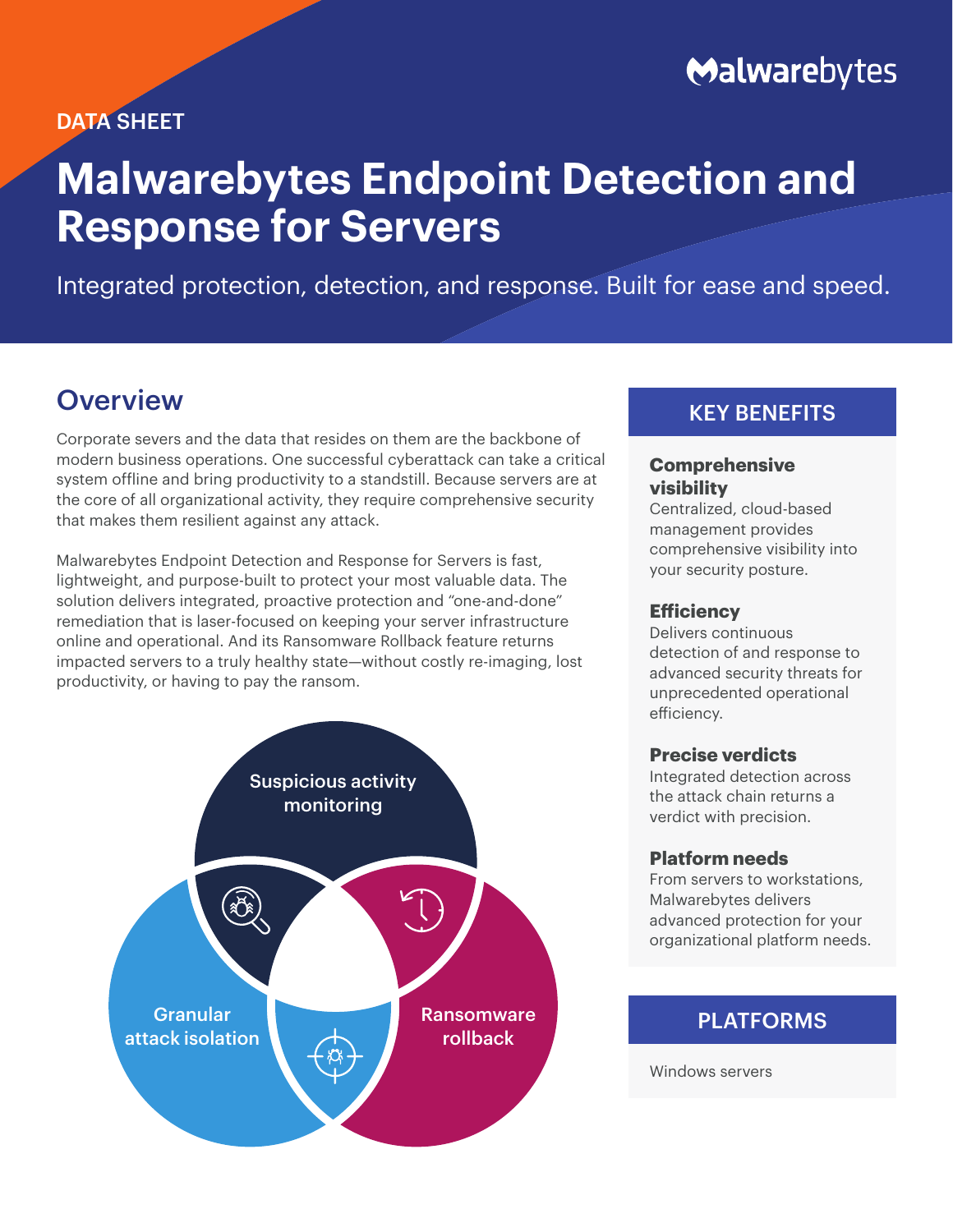### Features

### **Deploy fast. Manage simply.**

Malwarebytes was built for speed—from deployment to management to ongoing maintenance. Organizations with scarce security resources quickly achieve active response and a strong security posture.

#### **Cloud-native where it matters**

Leveraging the power of the Malwarebytes Nebula cloud platform, endpoint detection and response capabilities evolve at the speed of attack innovation. And, our low server footprint taps the power of the cloud to efficiently detect advanced threats based on behavior.

#### **Management built for endpoints**

Our solution lets you effectively manage server security at enterprise scale, and, with just a few clicks, gain broad visibility from the global dashboard down to individual indicators of compromise (IoCs) discovered on a server.

### **Extend your threat protection.**

Malwarebytes integrates protection with detection, securing your servers and providing you with full visibility and control across the attack chain.

#### **Integrated proactive protection**

Automated threat detection and protection across web, memory, application, and files applies adaptive detection techniques, including behavioral monitoring and cloud-based machine learning.

#### **Suspicious activity monitoring**

Continuously analyzes endpoint processes, registry, file system, and network activity in the cloud using behavioral analysis and machine learning to pinpoint potential suspicious activity.

#### **Cloud sandbox**

Deep analysis of unknown threats is done safely in the cloud, providing highly precise detection through threat intelligence, delivering actionable IoCs.

### **Investigate, isolate, and recover.**

Malwarebytes Endpoint Detection and Response for Servers gives security professionals the ability to quickly investigate, isolate, thoroughly remediate, and recover from threats in a matter of minutes.

#### **Granular attack isolation**

Now, it's easy to halt malware from spreading if a server is attacked. Malwarebytes Endpoint Detection and Response for Servers maximizes IT response capabilities, drawing from three modes of device isolation:

- 1. Network isolation limits device communications so attackers are locked out and malware can't "phone home." In addition, network isolation limits the malware's lateral movement.
- 2. Process isolation restricts malware from spawning new processes, limiting its impact. Users are also restricted from initiating new applications that may complicate a response effort.
- 3. Sever isolation allows administrators to lock out the machine while the IT staff manages triage. In addition, the server isolation can be leveraged to prevent insider threats.

With multiple modes of server isolation, security teams are able to take actionable steps to respond to threats.

#### **Thorough remediation**

A true "one-and-done" solution, Malwarebytes' remediation maps the correct path to permanently remove all malware. Traditional approaches focus on removing only the active executable and ignore residual changes, which leads to re-infection.

Malwarebytes' proprietary Linking Engine tracks every artifact, change, and process alteration, including memory executables others miss.

#### **Ransomware Rollback**

Our Ransomware Rollback technology works in sync with suspicious activity monitoring to catch ransomware behaviors. If ransomware behaviors are detected, Malwarebytes activates the file backups process by encrypting and relocating the data for later restoration.

The file backup process limits backup copies to just-intime encrypted files. With one click, incident response teams can reverse ransomware damage by rolling back affected files to their pre-attack state up to 72 hours before their compromise.